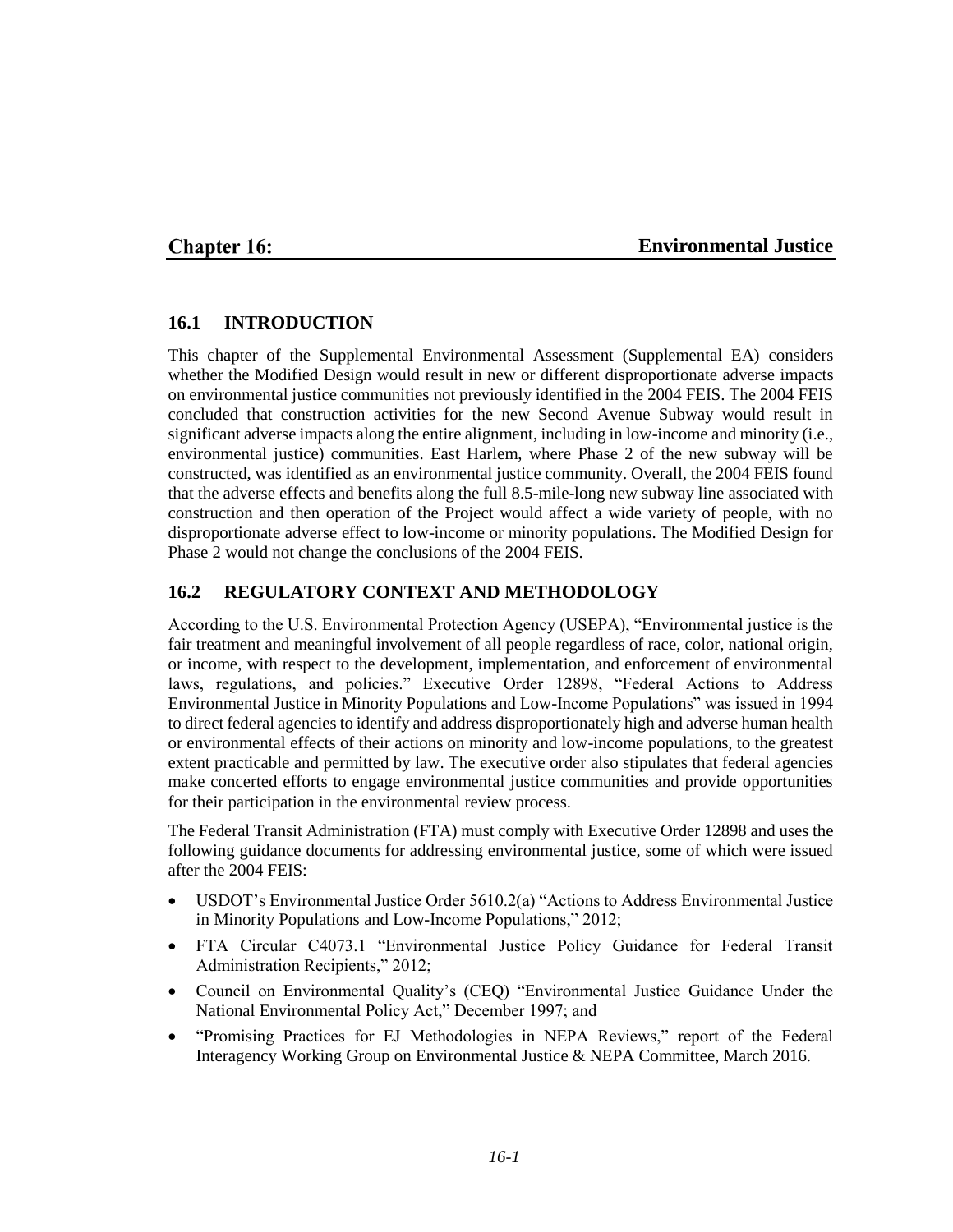FTA's Environmental Justice Circular 4703.1 issued in 2012 defines minorities to include American Indians or Alaskan Natives, Asian, African Americans or Black persons, Hispanic or Latino persons, and Native Hawaiians or other Pacific Islanders. In addition, minority populations may include persons who identified themselves as being either "some other race" or "two or more races" in response to the Census questionnaire. CEQ guidance defines minorities the same way as FTA, and indicates that minority populations should be identified where either: (1) the minority population of the affected area exceeds 50 percent; or (2) the minority population percentage of the affected area is meaningfully greater than the minority population percentage in the general population or other appropriate unit of geographic analysis. For this preliminary assessment, block groups with minority populations of more than 50 percent are considered minority communities.

Low-income is defined by FTA to be people whose median household income is at or below the U.S. Department of Health and Human Services (HHS) poverty guidelines. FTA also encourages the use of local poverty thresholds or a percentage of median income for the area, provided that the threshold is at least as inclusive as the HHS poverty guidelines. Because HHS data is not available below the state level, this analysis uses instead the information on individuals in households below the poverty level as defined by the U.S. Census Bureau. The percent of individuals living below the poverty level in each block group, as estimated in the American Community Survey 2015 5-Year Estimates, was used. Block groups with a percentage of individuals living below the poverty level of greater than 17.9 percent, which is the percent of the population in Manhattan identified as below poverty level, are considered low-income communities.

# **16.3 FEIS FINDINGS**

Chapter 18 of the 2004 FEIS identified the East Harlem study area as an environmental justice community, with an overall population that was 92 percent minority, notably higher than the proportion of minority population for Manhattan as a whole (54.2 percent) and New York City overall (65 percent). It also reported that approximately 35.6 percent of the households of the East Harlem study area were living below the federal poverty threshold, compared to 16.6 percent for Manhattan and 19.7 percent for New York City as a whole.

The 2004 FEIS described that the Second Avenue Subway Project would bring benefits to lowincome and minority communities, including East Harlem, but its construction would result in significant adverse impacts. The 2004 FEIS also noted that these same benefits and impacts would accrue to the entire population living near the full-length Second Avenue Subway, which included environmental justice communities as well as non-environmental justice communities. Overall, the 2004 FEIS concluded that the adverse effects and benefits along the new subway line associated with construction and then operation of the Project would affect a wide variety of people, with no disproportionate adverse effect to low-income or minority populations.

Mitigation measures to limit adverse effects throughout the corridor included measures to limit disturbance during construction using barriers, dust suppression, traffic management plans, and community outreach programs. Businesses and residents who would need to be displaced for the project would be compensated as required by state and federal law. Plans would be developed for identifying suitable replacement facilities for park facilities that would need to be closed during construction, and all park spaces would be fully restored and trees replanted once the project is complete.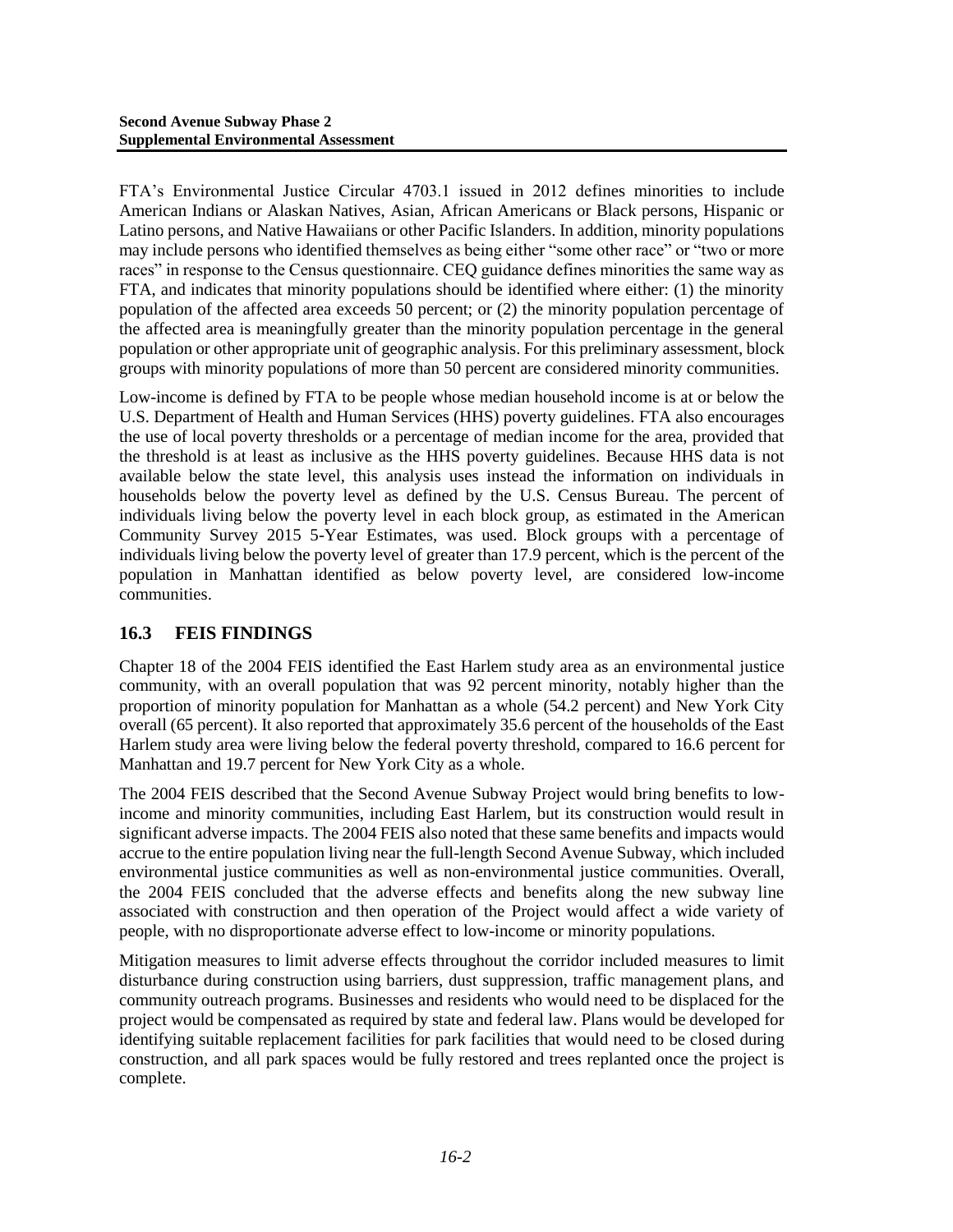### **16.4 UPDATE OF BACKGROUND CONDITIONS**

As described in Chapter 4, "Social and Economic Conditions," the population of East Harlem based on the 2011-2015 American Community Survey (ACS) 5-Year Estimates has increased since the 2004 FEIS. While the proportion of low-income and minority residents has decreased slightly, the East Harlem area remains an environmental justice community. **Table 16-1** below provides a comparison of demographic data for East Harlem between the 2000 Census and the 2011-2015 ACS.

|                                  |                                                                                                                                                                                                                                                                                                              | <b>Population</b>                                                                                                                                                                                                |                                     |                                   |                                                                 |                                                                                        |                       |                                       | <b>Income Profile</b>               |                                                  |                                                                             |  |
|----------------------------------|--------------------------------------------------------------------------------------------------------------------------------------------------------------------------------------------------------------------------------------------------------------------------------------------------------------|------------------------------------------------------------------------------------------------------------------------------------------------------------------------------------------------------------------|-------------------------------------|-----------------------------------|-----------------------------------------------------------------|----------------------------------------------------------------------------------------|-----------------------|---------------------------------------|-------------------------------------|--------------------------------------------------|-----------------------------------------------------------------------------|--|
|                                  |                                                                                                                                                                                                                                                                                                              |                                                                                                                                                                                                                  | <b>Race and Ethnicity (Percent)</b> |                                   |                                                                 |                                                                                        |                       |                                       |                                     |                                                  |                                                                             |  |
| <b>Study Area</b>                |                                                                                                                                                                                                                                                                                                              | <b>Total</b>                                                                                                                                                                                                     | Non-<br>and<br>White <sup>1</sup>   | Non-<br>and<br>Black <sup>1</sup> | Non-<br>and<br>Hispanic Hispanic Hispanic<br>Asian <sup>1</sup> | Non-<br>Hispanic Hispanic Hispanic Hispanic<br>and<br>Hispanic<br>Other <sup>1,2</sup> | Hispanic <sup>3</sup> | <b>Total</b><br>Minority <sup>4</sup> | <b>Number</b><br>of House-<br>holds | <b>Median</b><br>Household<br>Income<br>(\$2017) | House-<br>holds<br><b>Below</b><br><b>Poverty</b><br>(Percent) <sup>5</sup> |  |
| East Harlem<br>$(2011 - 2015)$   |                                                                                                                                                                                                                                                                                                              | 121,669                                                                                                                                                                                                          | 27.8                                | 34.4                              | 7.5                                                             | 31.3                                                                                   | 46.5                  | 86.1                                  | 46,870                              | \$31,837                                         | 31.4                                                                        |  |
| <b>East Harlem</b><br>(2000)     |                                                                                                                                                                                                                                                                                                              | 116,357                                                                                                                                                                                                          | 25.3                                | 40.9                              | 2.8                                                             | 31.0                                                                                   | 52.4                  | 92.8                                  | 43,525                              | \$33,881                                         | 35.5                                                                        |  |
| Manhattan<br>$(2011 - 2015)$     |                                                                                                                                                                                                                                                                                                              | 1,629,507                                                                                                                                                                                                        | 56.4                                | 15.0                              | 11.7                                                            | 16.9                                                                                   | 25.8                  | 52.9                                  | 750,419                             | \$74,904                                         | 15.6                                                                        |  |
| Manhattan<br>(2000)              |                                                                                                                                                                                                                                                                                                              | 1,537,195                                                                                                                                                                                                        | 54.4                                | 17.4                              | 9.4                                                             | 18.9                                                                                   | 27.2                  | 54.2                                  | 739, 167                            | \$71,163                                         | 16.6                                                                        |  |
| New York City<br>$(2011 - 2015)$ |                                                                                                                                                                                                                                                                                                              | 8,426,743                                                                                                                                                                                                        | 43.3                                | 24.5                              | 13.5                                                            | 18.7                                                                                   | 28.9                  | 67.5                                  | 3,113,535                           | \$54,862                                         | 19.4                                                                        |  |
| <b>New York City</b><br>(2000)   |                                                                                                                                                                                                                                                                                                              | 8,008,278                                                                                                                                                                                                        | 44.7                                | 26.6                              | 9.8                                                             | 18.9                                                                                   | 27.0                  | 65.0                                  | 3,022,477                           | \$57,943                                         | 19.7                                                                        |  |
| Notes:<br>1                      |                                                                                                                                                                                                                                                                                                              | White, Black, Asian, and Other population may also be Hispanic (see note 3).                                                                                                                                     |                                     |                                   |                                                                 |                                                                                        |                       |                                       |                                     |                                                  |                                                                             |  |
| 2                                | "Other" includes residents of American Indian, Alaska Native, Native Hawaiian and Other Pacific Islander descent, as well as<br>those respondents who did not identify with any listed racial groups (white, black, Asian), or who indicated that they are of<br>more than one race than the census defines. |                                                                                                                                                                                                                  |                                     |                                   |                                                                 |                                                                                        |                       |                                       |                                     |                                                  |                                                                             |  |
| 3                                |                                                                                                                                                                                                                                                                                                              | The Hispanic category consists of those respondents who classified themselves in one of the several Hispanic Origin<br>categories in the American Community Survey. People of this ethnic group may be any race. |                                     |                                   |                                                                 |                                                                                        |                       |                                       |                                     |                                                  |                                                                             |  |
| 4                                |                                                                                                                                                                                                                                                                                                              | The total minority population includes all those who are not non-Hispanic White.                                                                                                                                 |                                     |                                   |                                                                 |                                                                                        |                       |                                       |                                     |                                                  |                                                                             |  |
| 5                                |                                                                                                                                                                                                                                                                                                              | Percent of households with incomes below established poverty level. The U.S. Census Bureau using its established income<br>thresholds for poverty levels defines poverty levels.                                 |                                     |                                   |                                                                 |                                                                                        |                       |                                       |                                     |                                                  |                                                                             |  |
| Sources:                         |                                                                                                                                                                                                                                                                                                              | U.S. Department of Commerce, Bureau of Census, American Community Survey 2011-2015 5-Year Estimates; Second<br>Avenue Subway FEIS.                                                                               |                                     |                                   |                                                                 |                                                                                        |                       |                                       |                                     |                                                  |                                                                             |  |

### **Table 16-1 Comparison of Population and Income Characteristics in the Study Area, 2004 FEIS vs. Current Conditions**

**Figure 16-1** identifies environmental justice populations in proximity to (i.e., within  $\frac{1}{4}$  mile) the Phase 2 alignment. Census block groups with greater than 50 percent minority populations and greater than 17.9 percent poverty rates are shown. As shown in the figure, all block groups within this corridor are environmental justice communities, with nearly all of them having both minority and low-income populations.

As described in Section 16.2 above, several new guidance documents have been issued since 2004 with respect to environmental justice. The USDOT's Environmental Justice Order 5610.2(a) "Actions to Address Environmental Justice in Minority Populations and Low-Income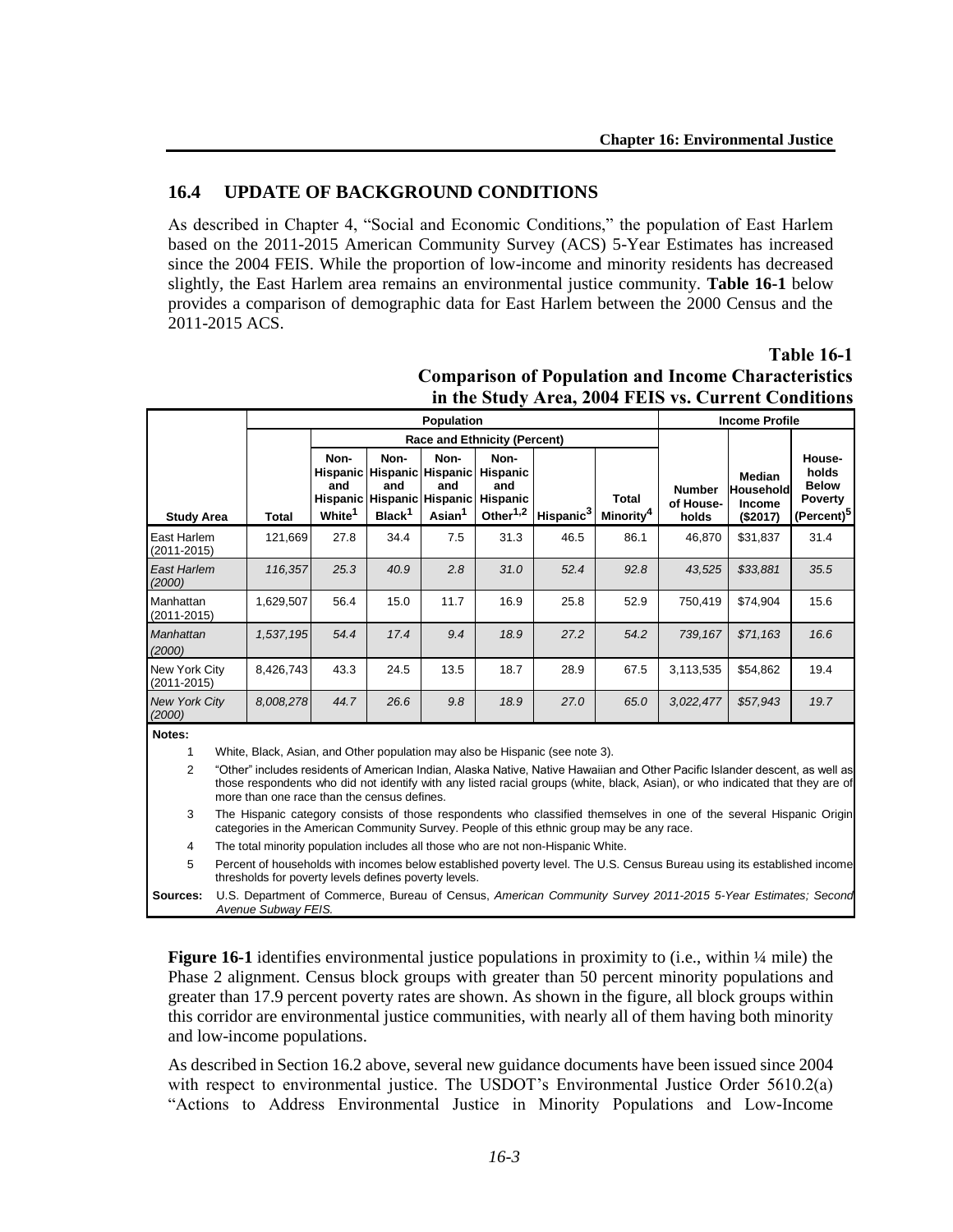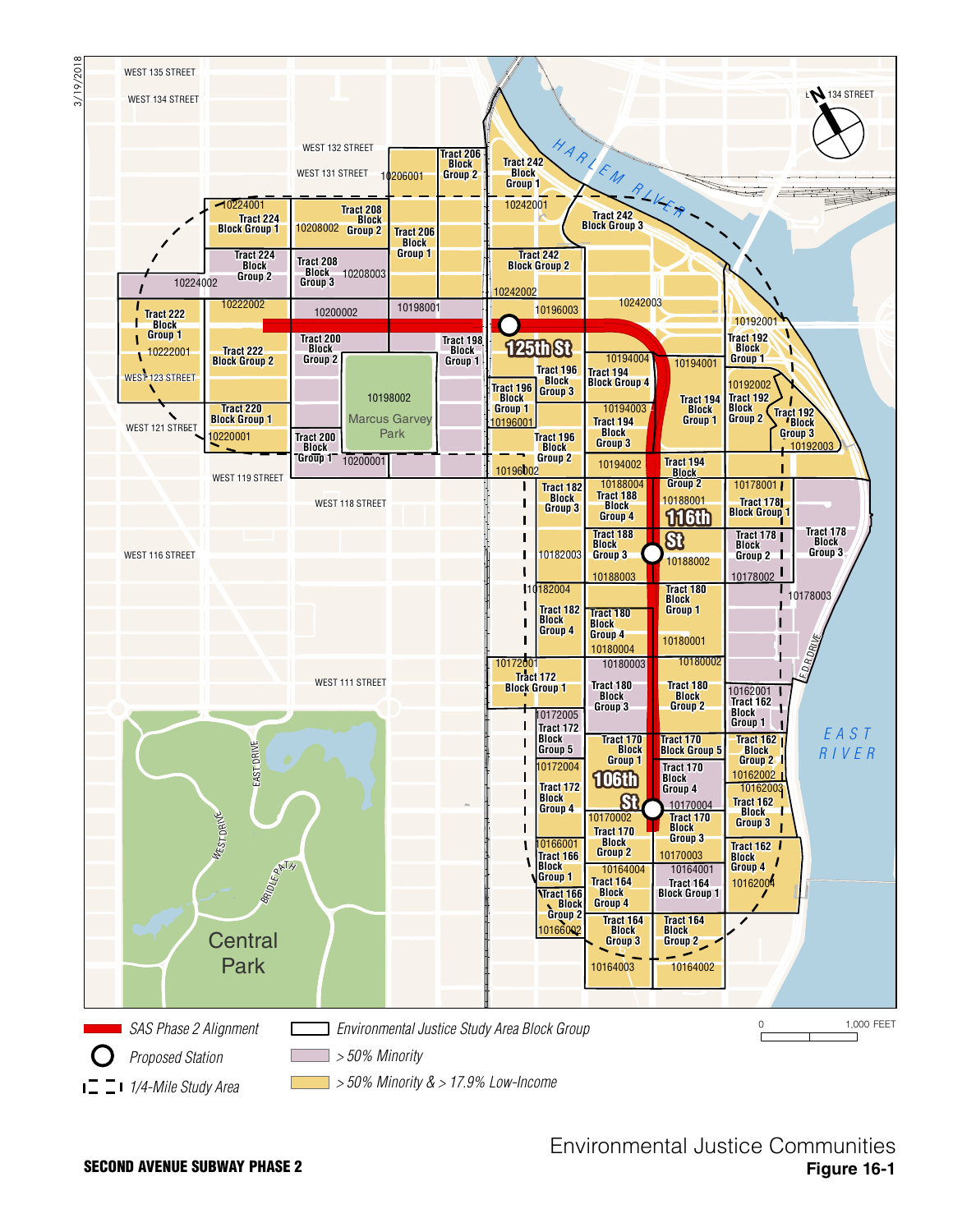Populations," was issued in 2012; FTA Circular C4073.1, "Environmental Justice Policy Guidance for Federal Transit Administration Recipients," was also issued in 2012; "Promising Practices for EJ Methodologies in NEPA Reviews," report of the Federal Interagency Working Group on Environmental Justice & NEPA Committee, was issued in March 2016. The updated assessment of environmental justice communities considers these new guidance documents, as well as any still applicable previous documents.

## **16.5 PHASE 2 MODIFIED DESIGN—CHANGES IN IMPACTS**

The Modified Design includes changes in construction means and methods, largely intended to reduce construction impacts, particularly at the 125th Street curve and along 125th Street. For example, the launch site for the Tunnel Boring Machine (TBM) would be at about 120th Street, a block south of the TBM retrieval site identified in the 2004 FEIS. The new bellmouth structure would be constructed from about 118th Street to 120th Street using cut-and-cover methods, which requires additional demolition of an existing tunnel segment constructed in the 1970s, a change from the 2004 FEIS. However, the originally proposed bellmouth location north of 120th Street would have required more substantial cut-and-cover construction to allow for a future extension to the Bronx.

Surface impacts during construction would also be reduced along 125th Street due to the deeper tunnel and station allowing for mining construction and avoiding much of the cut-and-cover construction originally anticipated. The lower profile would also provide more rock cover between the new station and the existing Lexington Avenue Station, thereby reducing the risk of impacts on the existing station and potential service disruptions on the existing Lexington Avenue (4/5/6) subway line.

The 2004 FEIS concluded that all neighborhoods along the full Second Avenue Subway alignment would experience cut-and-cover construction activities for new stations, with greater impact occurring in areas where rock is too deep to allow mined stations. Although Phase 2 is located in a low-income and minority community, the impacts of the construction activities, including cutand-cover activity, would not be considered disproportionate in the context of all the construction activities required for the full alignment, which include cut-and-cover and other construction activities in a variety of different neighborhoods. The Modified Design would maintain cut-andcover construction for the 106th and 116th Street Stations, but proposed construction activities along 125th Street would be modified to use mining techniques, substantially reducing cut-andcover construction and surface impacts in this area.

The mitigation measures that were proposed in the 2004 FEIS would be implemented to limit disturbance during construction using barriers, dust suppression, traffic management plans, and community outreach programs. As with construction of Phase 1, MTA will set forth a robust community outreach plan during construction of Phase 2 to keep the community informed and to ascertain concerns of the community (see Chapter 20, "Public Outreach"). Businesses and residents who must be displaced for the project would be compensated as required by state and federal law. Compensation for property would be based on fair market value and, in the case of partial takings, diminution (if any) to the value of the remaining property in accordance with the New York State's Eminent Domain Procedure Law. Provision of relocation services, moving payments, replacement housing payments, and other allowable payments related to commercial and residential moving costs and displacement would be in accordance with the federal Uniform Act. Plans will be developed for identifying suitable replacement facilities for park facilities that